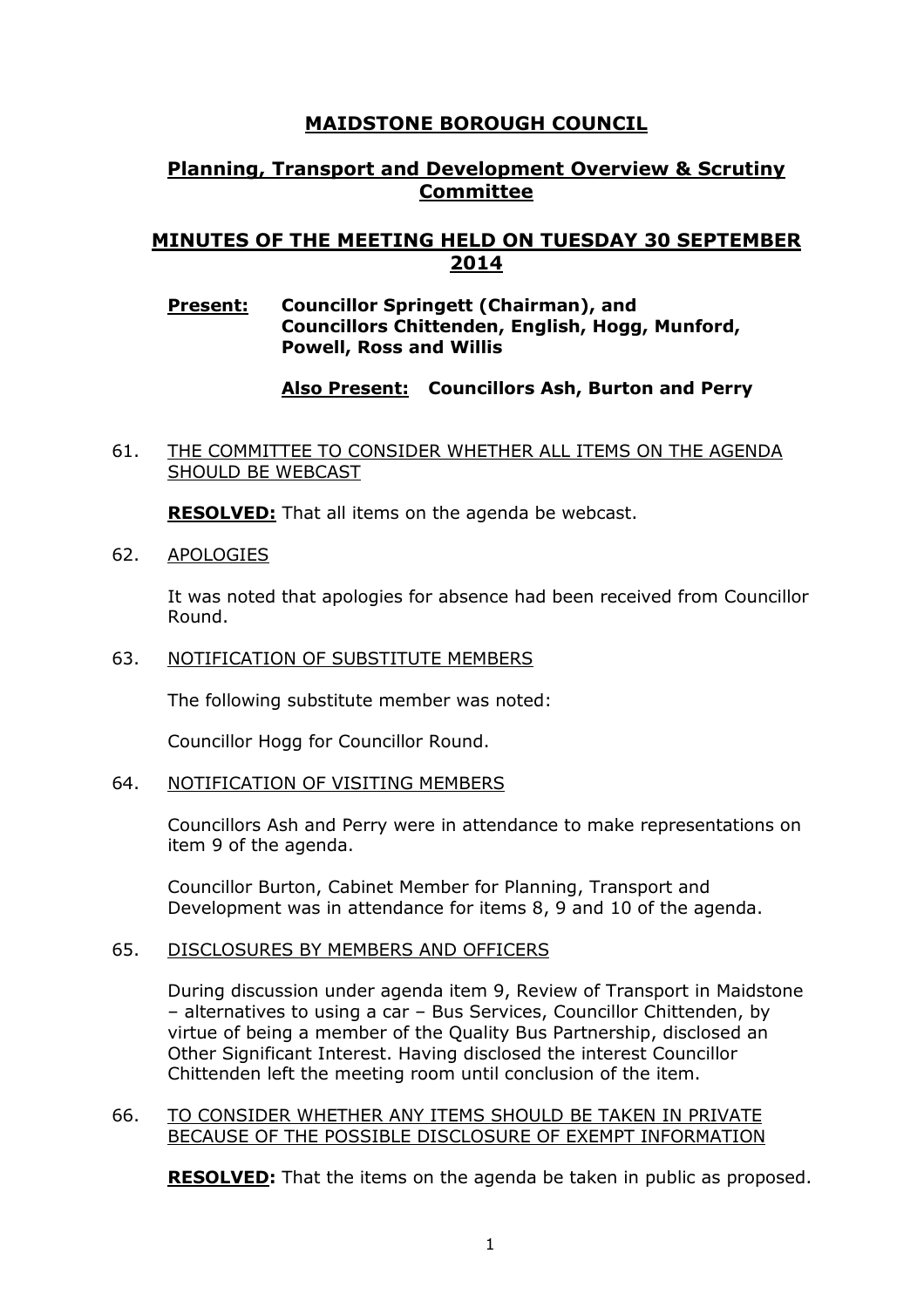# 67. MINUTES OF THE MEETING HELD ON 16 SEPTEMBER 2014

The Committee highlighted an amendment to the minutes, under minute 55, Cabinet Member Priorities for 2014-2015. It was agreed that the following wording should be included:

*"That the Head of Planning and Development provide the Planning, Transport and Development Overview and Scrutiny Committee with a full verbal update on the position with Planning Officer staffing. Also the progress being made towards providing the evidence needed to reduce the housing target figure to a lower figure than the objectively assessed housing need of 18,600."* 

**RESOLVED:** That, subject to the amendment highlighted, the minutes of the meeting held on 16 September 2014 be agreed as a correct record and signed by the Chairman.

### 68. AMENDMENT TO THE ORDER OF BUSINESS

**RESOLVED:** That item 9, Review of Transport in Maidstone – alternatives to using a car – bus services, be taken before item 8, Green and Blue Infrastructure Strategy Update Report.

#### 69. REVIEW OF TRANSPORT IN MAIDSTONE - ALTERNATIVES TO USING A CAR - BUS SERVICES

The Chairman welcomed Mathew Arnold, Commercial Director, Arriva Buses; Norman Kemp, Nu Venture Coaches Ltd; Mike Fitzgerald, Chair East of Maidstone Bus Group; and Cllr Peter Spearink, Staplehurst Parish Council, and Vice-Chair of Hawkhurst Local Transport Accessibility Group; to the meeting.

During the discussion Councillor Chittenden, by virtue of being a member of the Quality Bus Partnership, disclosed an Other Significant Interest. Having disclosed the interest Councillor Chittenden left the meeting room until conclusion of the item.

The Chairman explained the Review of Transport in Maidstone had been set up in response to concerns about congestion in the borough. It was noted that the review had previously looked at cycling and walking while rail services would be considered in November 2014. As a result, the focus of the committee meeting would be bus services.

Mike Fitzgerald, Chair East of Maidstone Bus Group, informed the committee that the East of Maidstone Bus Group existed to consider and address issues raised by both members and operators to help improve and safeguard services across East Maidstone.

During discussion a number of issues were raised, including: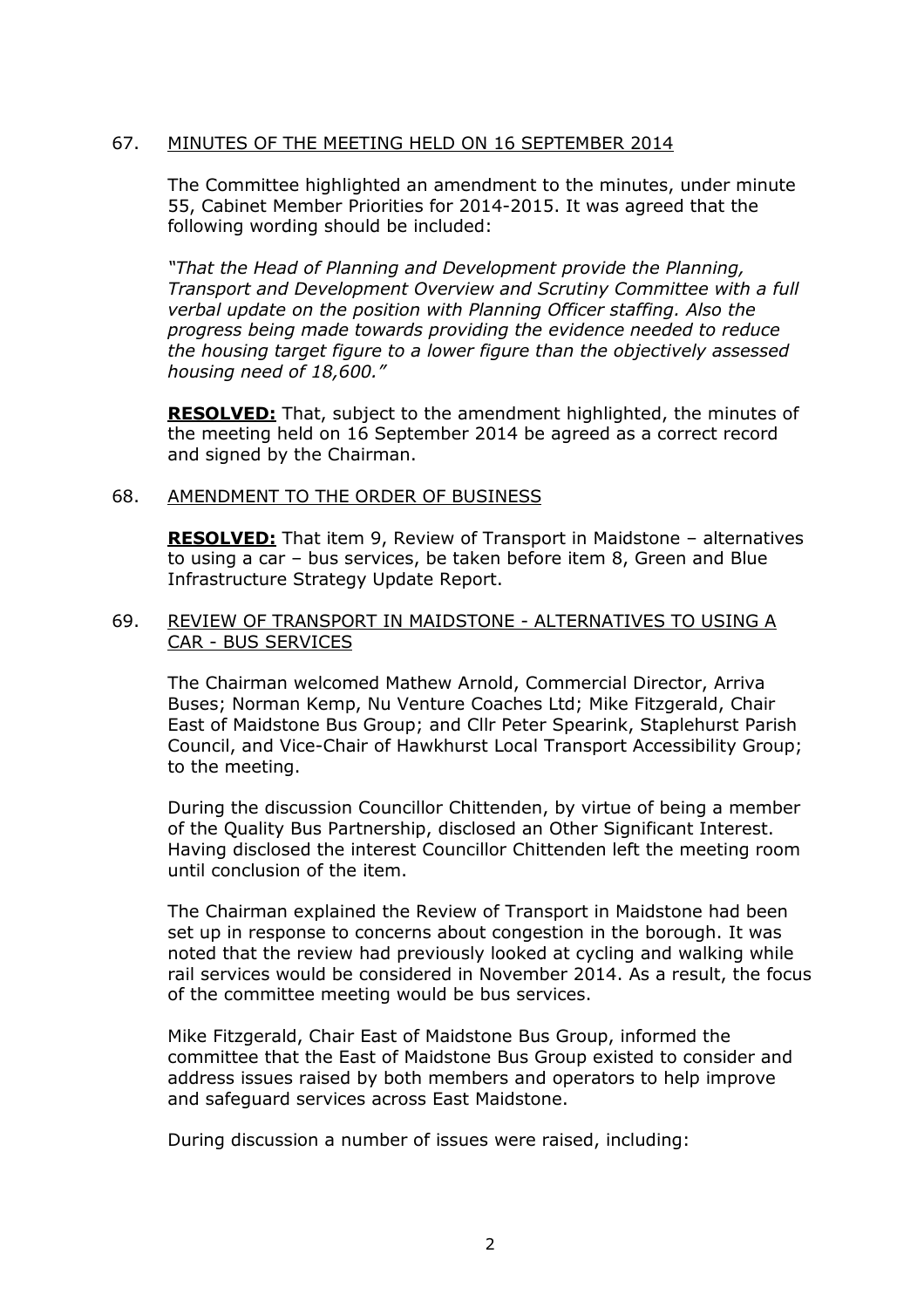- Supported Routes and Commercial Routes. Mr Fitzgerald suggested that it would be helpful for the review to identify the number of commercial routes and the number of supported routes across the borough. In addition, it was suggested that areas/routes without evening/Sunday services should be mapped.
- Journey times and their impact on people deciding to travel by bus (or not). It was suggested that new routes should be considered side by side with the Local Plan.
- Community Bus Services. Mr Fitzgerald suggested that it would be unrealistic for local authorities to expect voluntary/community projects to compensate for decreased bus services.
- 106 agreements. It was agreed that where possible 106 agreements should be used to support new/revised routes especially those supporting the Rural Service Centres.
- It was agreed that consideration should be given to putting cycle shelters at key locations (bus connecting points) across the borough so people could leave bikes locked in the same way as at railway stations. In addition, it was suggested buses themselves should have facilities for carrying bicycles.
- Total Transport. It was noted that the Department of Transport had been doing work to support the integration of all services commissioned by central and local government and provided by different operators. Mr Fitzgerald suggested that Maidstone/Kent could be used by Government as a pilot for Total Transport.

In addition, issues in relation to the Quality Bus Partnership, the Punctuality and Improvement Partnership, the No59 bus route, Bus Shelters, Safe Journey and Better Journey Cards and Concession Passes (Start Times) were raised by Mr Fitzgerald. It was agreed that these issues should be considered in more detail by the Review Working Group outside of the meeting.

Cllr Peter Spearink, Staplehurst Parish Council and Vice-Chair of Hawkhurst Local Transport Accessibility Group, informed the committee that the group represented a very rural area, an area that relied on bus services due to limited rail services.

During discussion a number of issues were raised, including:

- The performance/reliability of the No5 bus route.
- The provision of school bus services. It was noted that many parents would not risk their children going to/from school via bus due to reliability/capacity issues. It was noted that better, more timely, information from Kent County Council, in relation to the issuing of bus passes for young people and those in school, college or training, would help bus operators to plan more effectively,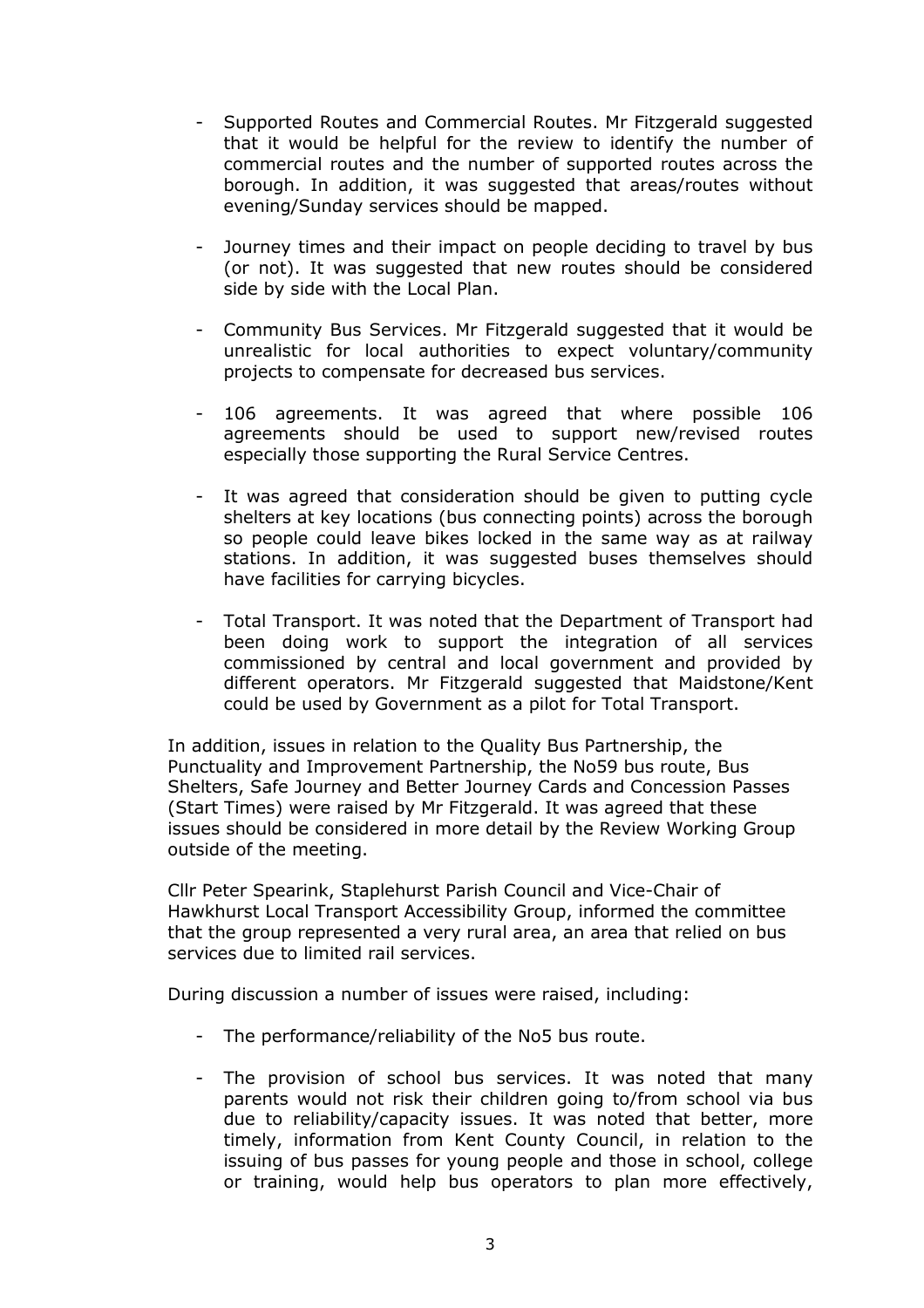especially at the start of the academic year when passes were (re) issued.

Apps for mobile phones in relation to providing real time information and the location of buses. Mathew Arnold, Commercial Director, Arriva Buses noted that the recently launched Arriva App had been a significant development but concerns were raised that many older bus users did not have smart phones/tablets. It was noted that Arriva would be happy to supply real time information to anyone willing to display it. In view of this, it was agreed that the Cabinet Member for Planning, Transport and Development should be asked to provide the Review Working Group with further information about the re-tendering exercise for the provision and maintenance of bus shelters, and the selling of advertising at bus shelters, to enable consideration of how information about buses, including real time information and contact numbers for buses, could be displayed at bus shelters across the borough.

During the discussion the committee made reference to the report of the Overview and Scrutiny Officer which provided further information on the work of the review working group. It was noted the group had received feedback on bus services from borough and parish councillors and had met with Shane Hymers, Public Transport and Strategy Manager, Kent County Council, and Dan Bruce, Local Transport Planner (Mid Kent), Kent County Council. It was noted that these discussions had raised a number of issues and would be considered in more detail by the review working group outside of the meeting.

Key issues raised by Mathew Arnold, Commercial Director, Arriva Buses, and Norman Kemp, Nu Venture Coaches Ltd, related to bus reliability, punctuality and sustainability. The importance of having availability to the road network was noted in order for bus operators to deliver their services. The following points were raised:

- The impact of road closures on bus services, especially when timely information, about closures, was not received from Kent Highways.
- The fact that bus operators had limited opportunities to speak to local decision makers to discuss and resolve issues such as parking enforcement issues on bus routes and at bus stops. It was noted that, unlike Arriva, Nu Venture were not members of the Quality Bus Partnership. Norman Kemp informed the committee that he would welcome the opportunity for Nu Venture to attend such meetings.
- The impact of cuts to the bus service operators' grant (BSOG) and evidence from a House of Commons Select Committee that had raised concerns about supported services and the ability for local authorities to respond to transport isolation.
- The ability for residents living in rural areas, such as Boughton Monchelsea, to use bus services to access the night time economy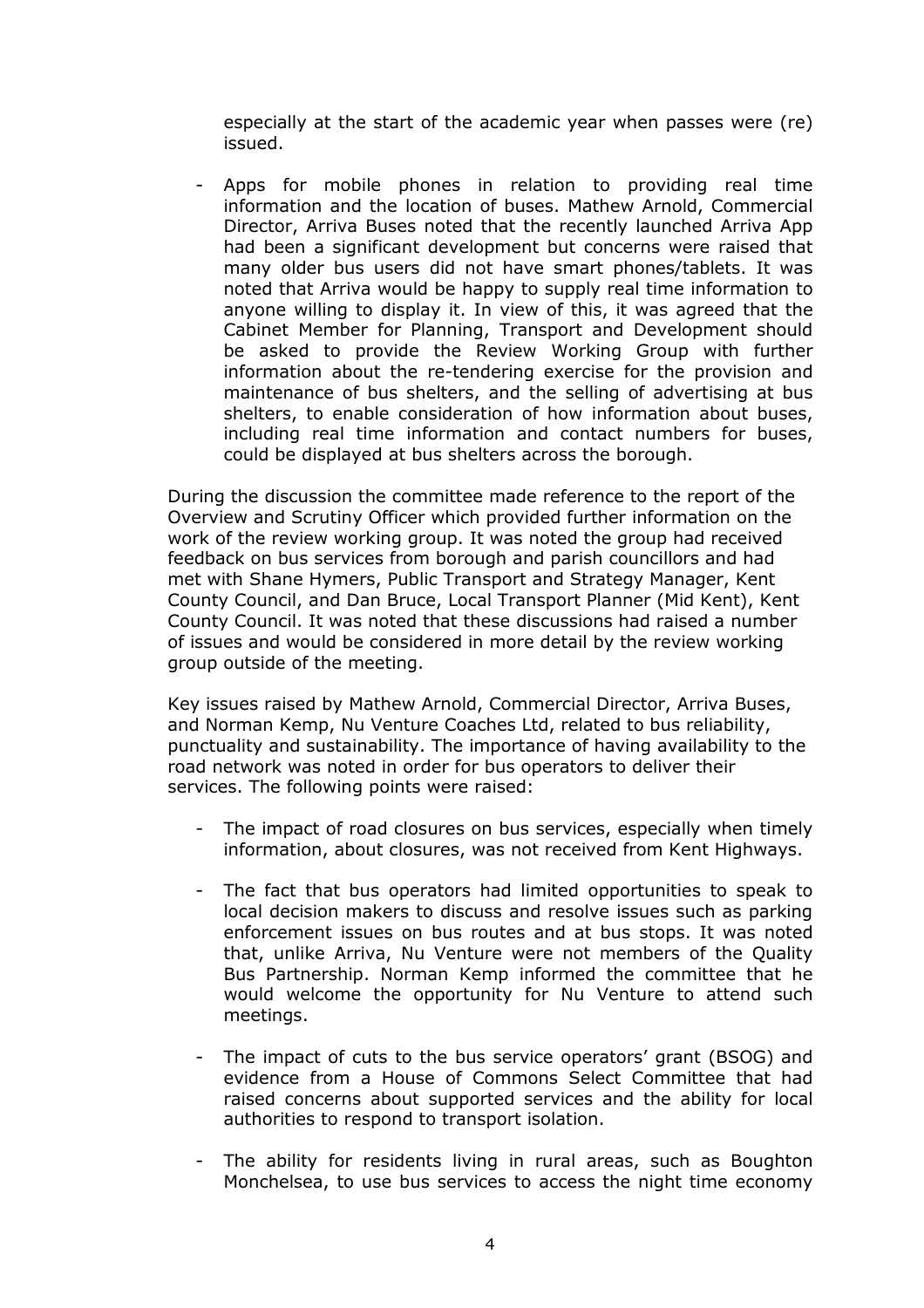during the week or the town on a Sunday. Mathew Arnold agreed that it would be useful for bus operators to work together with local residents and their elected representatives to look at options in relation to twilight and Sunday services. It was agreed that funding streams, including European Funding, should be looked at closely to see whether such money could be used to support bus operators provide additional services in Maidstone, especially in the rural service centres.

Other issues discussed included looking at ways to ensure ideas for enhancements to services were communicated and dealt with effectively. For example:

- Regular integrated bus links from rural villages to train stations in Maidstone.
- Introducing a radial bus service for Maidstone.
- Routes convenient for local shops and doctors.
- Interchangeable tickets and ways to reduce costs for users
- Ways to provide money for infrastructure.

In summary, the Chairman noted that the review working group would continue to meet outside of the meeting and that a draft report would be presented to committee on 18 November 2014.

### **RESOLVED:** That:

- 1. The evidence submitted to Committee, on 30 September 2014, be used by the Review of Transport in Maidstone Working Group to develop draft recommendations for consideration by Committee on 18 November 2014 as part of the draft report for stages one (Walking and Cycling) and two (Buses) of the review.
- 2. The Cabinet Member for Planning, Transport and Development be asked to provide the Review Working Group with further information about the re-tendering exercise for the provision and maintenance of bus shelters, and the selling of advertising at bus shelters, to enable consideration of how information about buses, including real time information and contact numbers for buses, could be displayed at bus shelters across the borough.
- 3. The membership of the Review of Transport in Maidstone Working Group be updated to include Cllr Willis.

### 70. GREEN AND BLUE INFRASTRUCTURE STRATEGY UPDATE REPORT

Councillor Chittenden returned to the meeting for consideration of this item.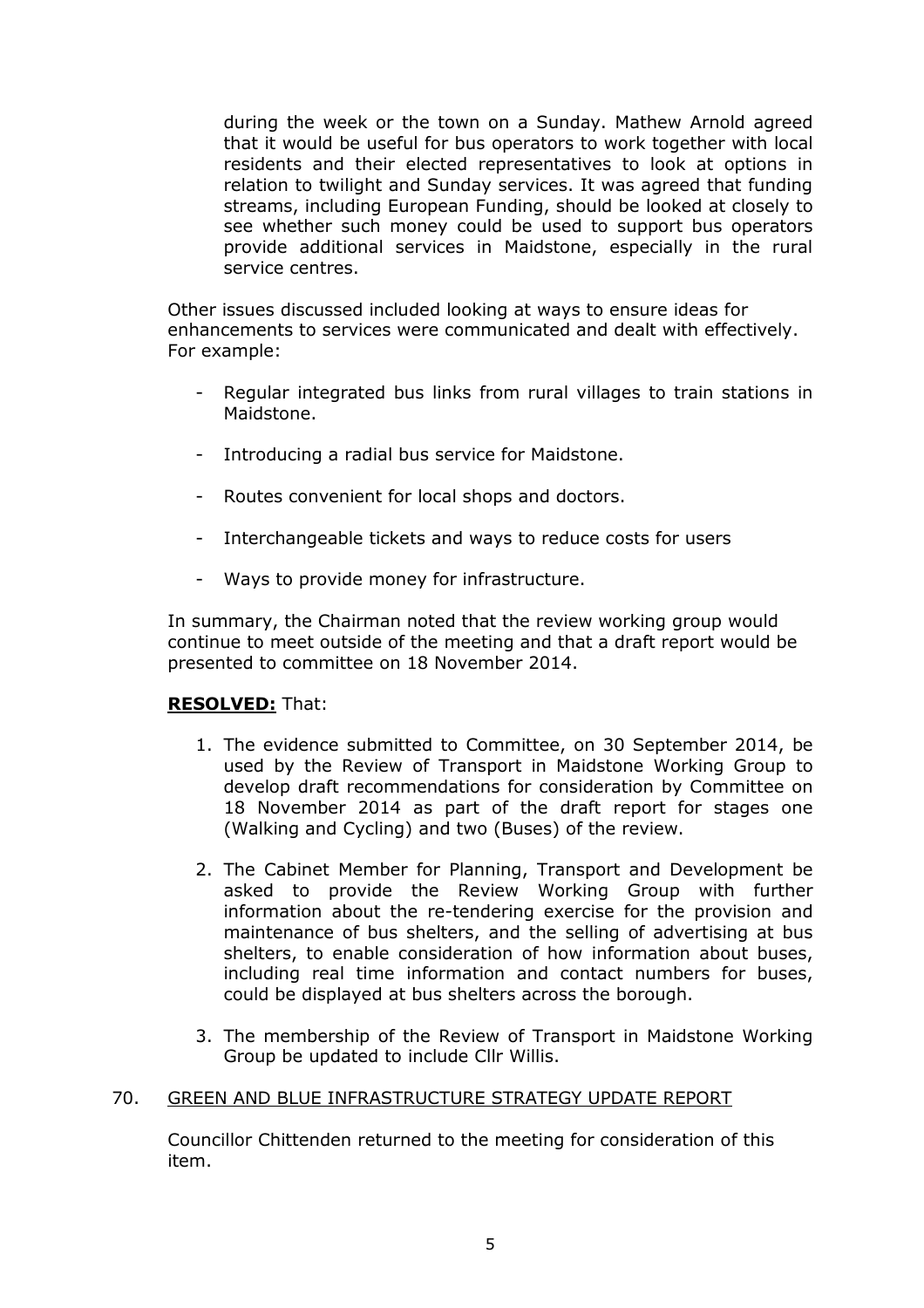Rob Jarman, Head of Planning and Development, explained the Green and Blue Infrastructure (GBI) Strategy was a corporate strategy that covered the borough's open spaces and water bodies. The committee noted that the strategy had been prepared for a number of reasons:

- To bring increased certainty about the importance of this part of the borough's environment.
- To maximise the number of overlapping benefits of green and blue infrastructure by looking holistically at each area.
- To act as a basis for attracting resources including grant funding and the Community Infrastructure Levy (CIL).
- To form the basis for GBI delivery.

The committee was informed that a number of issues had been raised during a stakeholder engagement exercise, held during December 2013 – January 2014. Mr Jarman advised the committee that while the preparation of the Green and Blue Infrastructure was in itself supported, some concerns had been raised in relation to both process and content.

The committee was informed of developments in relation to an open space audit. The committee noted that this provided a key piece of evidence to underpin the GBI Strategy. Mr Jarman advised the committee that the audit allowed open spaces to be assessed by quantity, quality and accessibility.

It was noted that the last time a comprehensive audit had been conducted was in 2004. It was explained that the methodology for the 2014 audit had been amended to more accurately reflect the desired outcomes of local plan policy. Changes to the methodology included:

- The open space must be publicly accessible.
- The open space types must be quantifiable.
- The recording of open space types should accurately reflect fine grain differences within a given open space site.
- The open space type must be something that is appropriately delivered through/in connection to local plan policy.

Mr Jarman informed the committee that the Parks and Open Spaces team had completed the quantitative element of the open space audit in May 2014. This element of the audit had involved re-categorising open space sites subject to the revised methodology.

In terms of the qualitative element of the audit Mr Jarman explained the council had commissioned consultants to undertake this work, with initial results expected at the end of October 2014. It was noted that the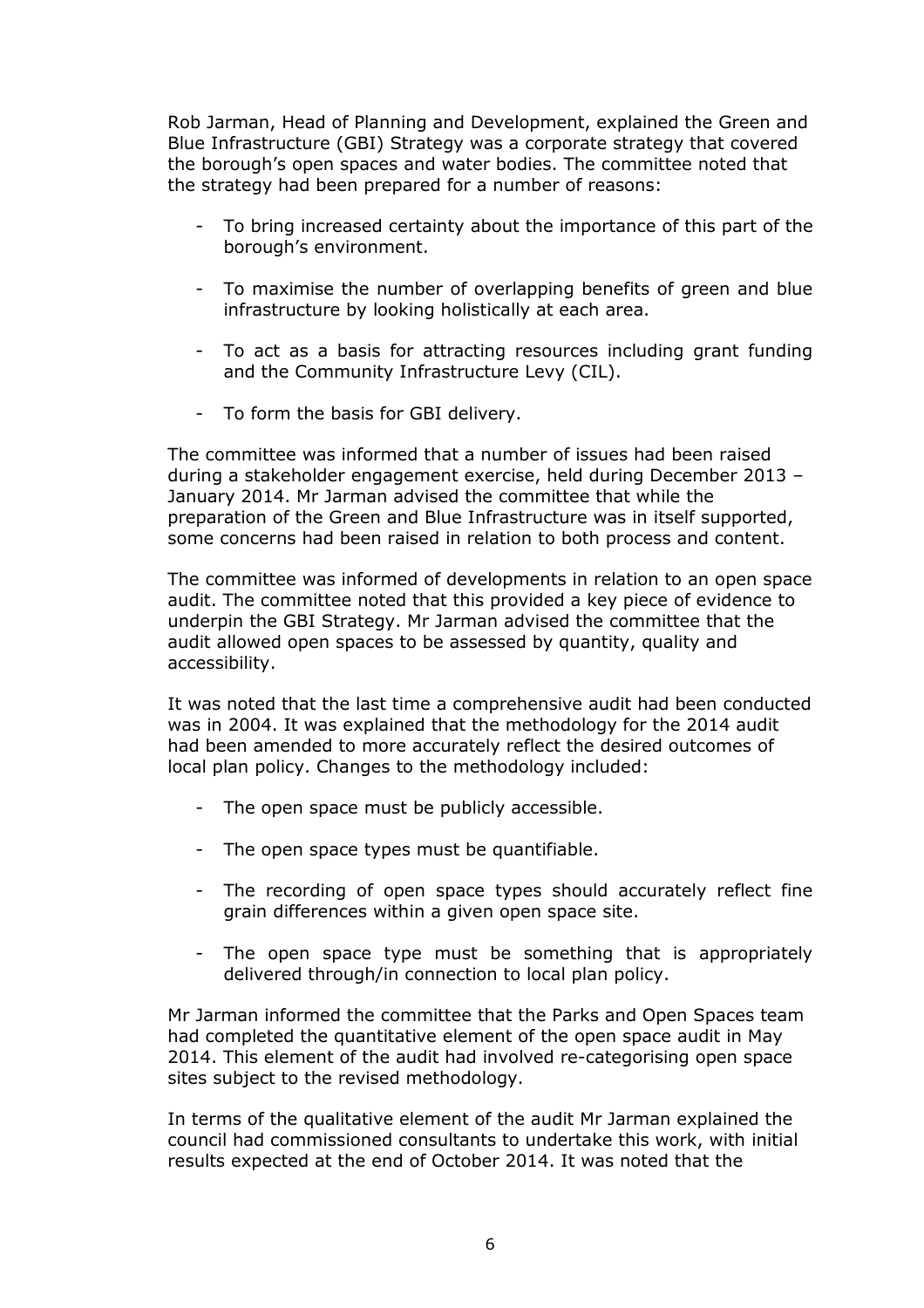accessibility element of the audit, a desktop exercise, would be completed in house in line with the qualitative audit.

Mr Jarman concluded his presentation by explaining that both stakeholder comments and the results of the open space audit would be used to amend the GBI strategy and to develop an action plan for implementation.

During discussions the following points were explored:

- Previous national guidance notes in relation to Planning for Open Space, Sport and Recreation, including PPG17 published in 2002, and the impact of the National Planning Policy Framework in relation to the assessment of open spaces.
- The links between GBI delivery and policies in the Maidstone Borough Local Plan and supplementary planning documents.
- The Maidstone Landscape Character a document used to identify landscape types and landscape character areas in the rural parts of the borough.
- The methodology used in the open space audit including the reasoning behind the 2014 methodology in relation to parks and gardens, green corridors, and cemeteries and graveyards.
- The use of accessibility information in relation to the open space audit including how this had been used in relation to concerns about biodiversity.
- The importance of corporate policy aligning to open space planning policy. For example, the provision of cemeteries and graveyards and the treatment of closed cemeteries.
- Ways to preserve wildlife population viability.

In terms of green corridors Mr Jarman explained that it would be difficult to deliver a green corridor through local plan policy intervention. The committee was informed that for the purposes of the audit and on-going strategy, green corridors were more accurately assessed as their component types. For example, natural and semi-natural green space or amenity green space. It was noted that these areas could still be identified on a strategic scale within the GBI strategy.

# **RESOLVED:** That

- 1. The Green and Blue Infrastructure Strategy Update Report be noted.
- 2. The Cabinet Member for Planning, Transport and Development be recommended, through emerging local plan policies and the Green and Blue Infrastructure Strategy, to acknowledge the importance of migratory transport corridors to preserve wildlife population viability.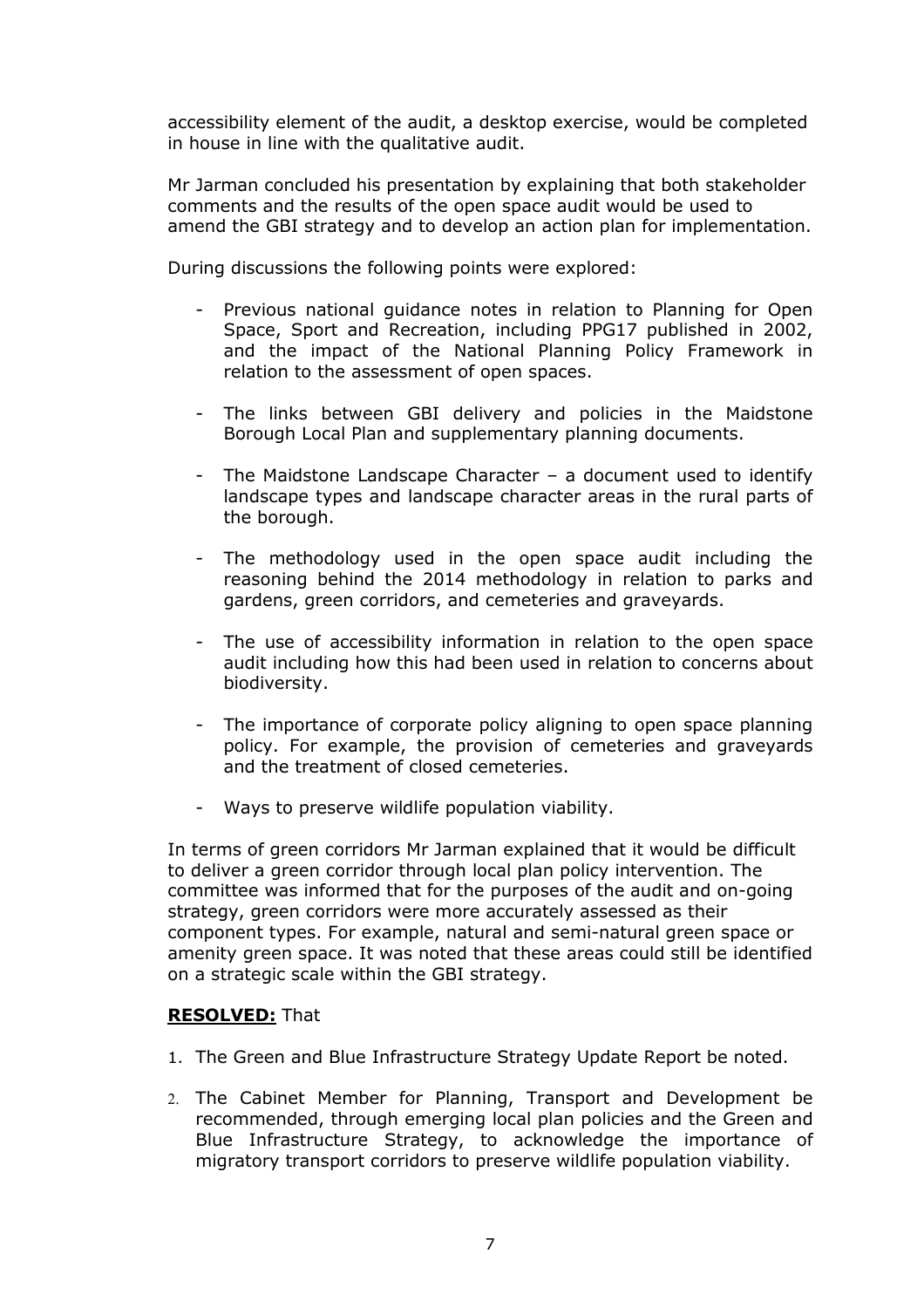## 71. FUTURE WORK PROGRAMME AND SCRAIP UPDATE

At the request of the Committee, and to assist with the development of the future work programme, the Head of Planning and Development provided an update on staffing within his service area.

It was noted, following a successful recruitment campaign, that all vacancies within the Local Plan Team had been filled. In terms of Development Management the committee was informed that a new Development Manger would be in post by the end of November 2014. However, it was explained vacancies remained, including the Principal Planning Officer position, and that consultants were being used to cover these positions.

In terms of developing their work programme, in relation to the Local Plan, the Committee asked the Head of Planning and Development for an update to ensure all aspects were being investigated to provide the evidence needed to reduce the housing target figure to a lower figure than the objectively assessed housing need of 18,600. The following issues were discussed:

- The traffic modelling work being carried out by Kent County Council.
- The importance of the work being carried out in relation to landscape quality and in developing a GBI strategy.
- Using evidence provided by the public.
- Southern Water's position on flooding, drainage and sewage issues affecting the borough.

The Chairman informed the committee, following a request from officers, that an additional meeting, to look at Neighbourhood Plans, would take place on Monday 3 November 2014.

### **RESOLVED:** That:

- 1. The future work programme, set out in Appendix A to the report of the Overview and Scrutiny Officer, be noted.
- 2. A special meeting be held on Monday 3 November 2014 to receive a report on Neighbourhood Plans.
- 3. The Cabinet Member for Planning, Transport and Development be asked to circulate a briefing note to update Committee on Southern Water's position on flooding, drainage and sewage issues affecting the borough.

### 72. LONG MEETING